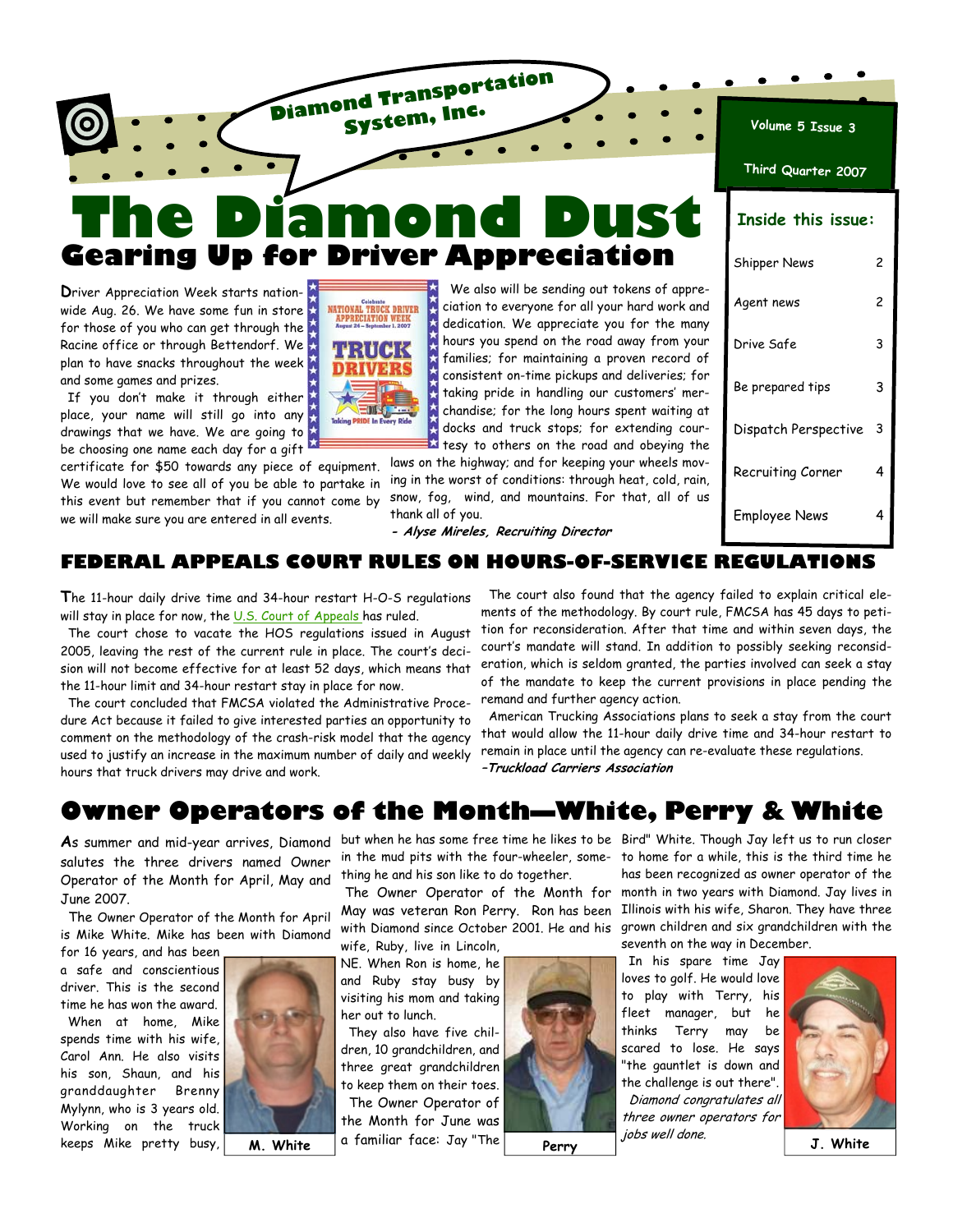### **CUSTOMERS AND AGENTS**

### **SHIPPER NEWS: Plan Your Arrival!** TOP-FIVE AGENTS

mond's group of customer service representatives are working with our customers and agents and other sources to set up your next load of freight. As most of you know, we have the country broken down into three major territories, specific areas assigned to each of the CSRs. They look specifically at the trucks coming into their territory to keep you loaded as they work closely with our customers and agents to build our base of traffic.

 While you may not always get a load as soon as you you reach your desired earnings. are empty, it is not for lack of planning and effort. Some regions are tougher than others and of course the season of the year, economy and competition can have an effect on load availability.

**W**hile you are moving about the country, Dia-Proper planning takes great coordination between all parties.

> The accurate information on estimated times of arrival and updates along the way provide an alert to the CSR to changes taking place. The CSRs, of course, must use this information when preassigning your next load.

> As you can see, this is a group effort with owner operators, fleet managers and the customer service representatives all playing key roles in having

> It all begins with the owner operators planning an effective route and giving the fleet manager a reasonable ETA at the delivery.

**- Patrick J. McLeod, VP, Sales & Marketing** 

# **APRIL—JUNE**

- 1. Rick Newton
- 2. Frank Lantrip
- 3. Steve Chriestenson
- 4. Tom Cucciare
- 5. Larry Meeks

**D**iamond congratulates all of our agents! Our agents are considered a large part of our sales force and customer base. Remember commission invoices are due on Tuesday for Thursday payment.

## **FUEL: COSTS, MILEAGE, SURCHARGE, SAVINGS**

**O**ne is a cost to you but two of them can cost of 25 cents per mile. create a savings on your pocketbook.

 When you look at fuel costs, you need to be aware that the fuel surcharge can become very beneficial in relation to the fuel you are purchasing.

 When the fuel surcharge was implemented, fuel was averaging approximately \$1.20 per mile. As of July 3, 2007, the national average was \$2.83. After discounts that you receive, the average cost for a gallon of fuel ends up being approximately \$2.73.

 The fuel surcharge is averaging approximately 34 cents per mile which, when averaging a 15% empty factor, amounts to 29.6 cents for all miles traveled.

 At five miles per gallon, the fuel surcharge will compensate you \$1.48 per gallon of fuel leaving you to paying \$1.25 per gallon, or a

 At six miles per gallon, the fuel surcharge Slower speeds and cruise control are ways to will compensate you \$1.78 per gallon of fuel increasing fuel economy.

leaving you with paying 95 cents per gallon or a cost of 16 cents per mile

 At seven miles per gallon, the fuel surcharge will compensate you \$2.07 per gallon of fuel leaving you with paying 66 cents per gallon or a cost of ten cents per mile

 Your fuel mileage directly affects your fuel costs. Increasing your fuel mileage is the key. Your fuel

average changes as your speed reduces. If would realize close to a \$5,000 savings. you are traveling at 70 miles per hour, your Is it worth it? Can you adapt your schedule miles per gallon will increase by 1 mile per and your driving habits? I think so. Try it for gallon versus. running at 60 miles per hour. If a couple of months and see what you save in you average 5.5 miles per gallon, you can fuel costs. It will be unbelievable. probably increase it to 6.5 miles per gallon **- Paul Martinson, President**



with slower, more reasonable, driving habits.

 Do you think increasing your fuel mileage is worthwhile? Based on these figures, and running approximately 110,000 miles annually, you will realize a savings by increasing from five to six miles per gallon or \$9,900.00 Not too shabby a savings.

 Even if you were able to obtain a half-mile per gallon increase you

### **Photo Opportunities!**

**Wanted: Good-looking, clean, shiny, truck pictures.** Recruiting is seeking photos of Diamond-leased trucks with loaded trailers for use in advertisements. If you have a clean machine, trailer and interesting load, feel free to snap a few pictures and send them to the office. Your tractor could become the star of the show!

 Below is a picture from Russ Sparks (Sparky—50100) with a Terex dump truck, who takes pictures on his camera



phone and sends them in via MMS. For more information, please contact Alyse or Mark in recruiting. 1-800-927-5702.

### **Don't Make Tarping A Dirty Word!**

 If there are four letter words in the trucking business, one of the biggest has to be tarp. While only about seven percent of Diamond's freight requires tarping, being prepared with good tarps can make the difference in getting a great load versus no load or a not so good paying load. In addition, we have healthy tarp charges (\$100-\$300) which are paid 100 percent to our owner operators.

 Diamond provides a top-of-the-line specialized service and many customers who utilize specialized carriers ship freight which at times needs protection. While sometimes we assume that a tarp load means hours of work, aggravation and torn equipment, many loads are simply crates or other packaged items which need only a top tarp or a simple tarp job.

 Also, some customers will assist with getting the tarps draped over the load. I have been in the specialized industry for over 26 years and while none of us jump for joy when it comes up, owner operators who want to help guarantee success keep a good set of tarps with them at all times and are prepared to use them. -**Patrick J. McLeod, VP, Sales & Marketing**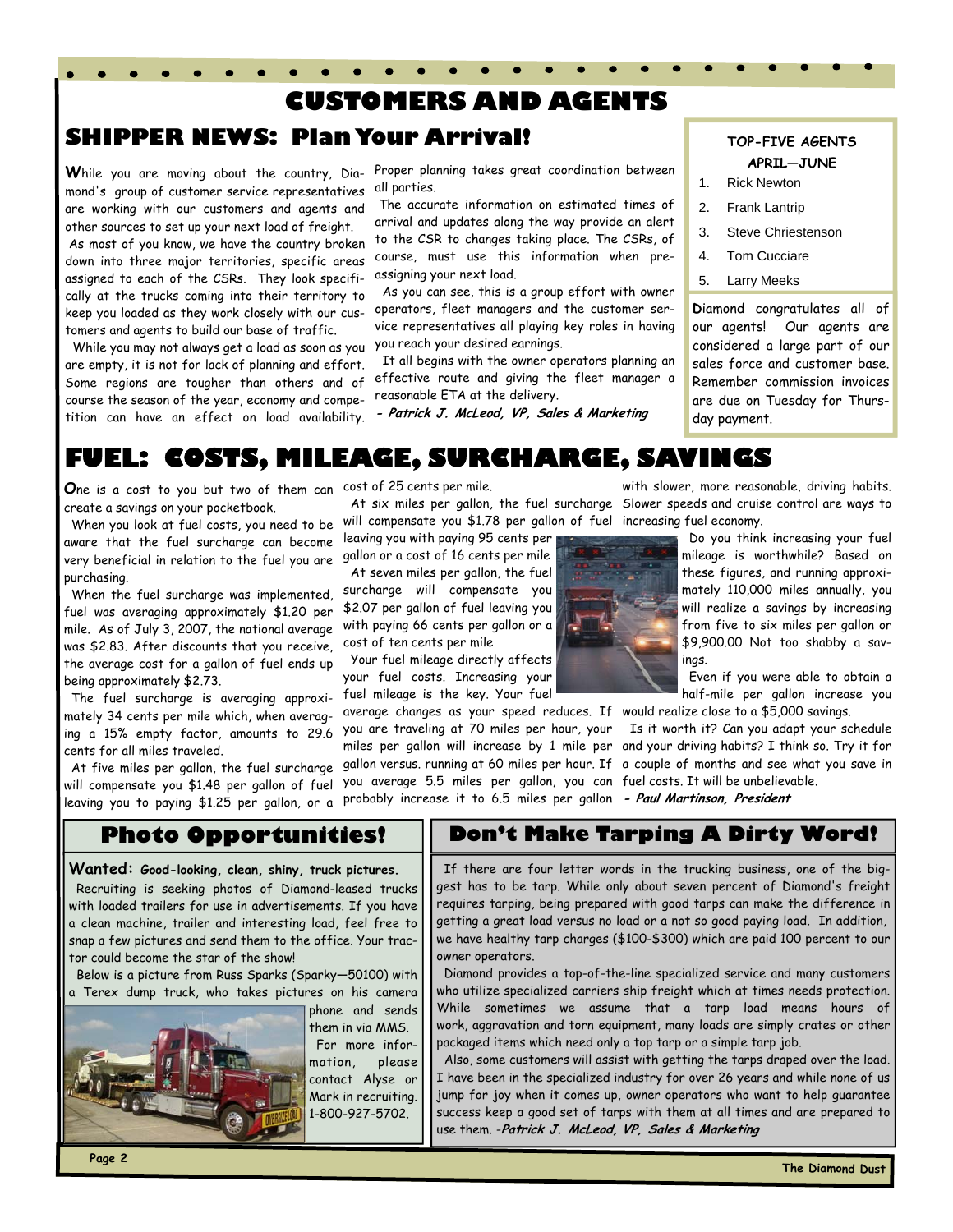## **SAFETY AND COMPLIANCE**

### **STAY PREPARED**

#### **FIGHTING FATIGUE**

Fatigue can play a major role in accidents, experts say.

Here are some warning signs that fatigue might be setting in: Constant yawning; blurred vision or sore or heavy eyes;. difficulty keeping your head up or eyes open; poor concentration.; variations in driving speed; letting your vehicle drift out of lanes; difficulty remembering the last few miles or the last 15 minutes; becoming impatient or making rash decisions; poor gear changing.

#### **PROPER TIRES**

Trucks can lose tire pressure during any month of the year, but the summer months can be especially brutal to your wheels. Tire pressure usually drops between one and two percent in fair weather, but hot temperatures can mean even bigger drops. Tire pressure should be checked when the tire is "cold." Let your tires cool for a couple hours before checking. Make sure to check your tire gauge for accuracy. If it is off, repair or replace it. All tires should be checked, not just the ones most accessible. Don't neglect the inside duals or the trailer tires. Use care when removing caps. With the cap removed, the tire is vulnerable to dirt in the valve and damage to the seal.

### **HIGHWAY-RAIL GRADE CROSSINGS: 7 STEPS FOR SAFETY**

1. Approach with care. Warn others that you are slowing down. Turn on 4-way flashers. Use pullout lane if available.

2. Prepare to Stop. Turn off fans and radio and roll down windows. Locate your cell phone for use in emergency. Stop at least 15 feet, but not more than 50 feet, from nearest rail.

3. Look and listen both ways, carefully. Bend forward to see around mirrors and A-pillars.

4. If it won't fit, don't commit. Trains extend beyond the width of the rails at least 3 feet on each side. Remember your vehicle - and cargo - overhang.

5. Look again. Before you move, look again in both directions.

6. Cross tracks with care. Signal, watch for a safe gap, pull back onto the road if you used a pullout lane. Use highest gear that will let you cross without shifting.

7. Keep going once you start, even if lights start to flash or gates come down.

- WHAT TO DO IF YOUR VEHICLE STALLS OR **HANGS UP ON THE TRACKS**
- · GET OUT IMMEDIATELY. Evacuate your vehicle. (Trains traveling at 60 mph may take a mile or more to stop.)
- Move away. Walk toward the oncoming train, and away from the tracks at a 45-degree angle. (If your vehicle is hit, debris will spread out from the tracks in the same direction the train is moving.)
- . Locate the emergency phone number. When you safely away from the tracks find the railroad's emergency phone and phone number and the DOT crossing identification number posted near the crossing.
- . Call for help! Call the railroad's emergency phone number, the local police, or 911. Tell them a vehicle is on the tracks. Provide the location, crossing number (if posted), and the name of the road or highway that crosses the tracks.

**- Diane Dahse, Safety Director & Continental Owner Operators, Ltd.** 

## **THE DISPATCH PERSPECTIVE**

**WHERE ARE YOU? -** On any given day the map right down to the correct mile-marker. question "where is that driver" comes up dozblame them?

 I know when I ordered that \$19.95 colleccould tell exactly where it was and when I was ers seamlessly. going to get it. Diamond is hauling \$100,000+ those customers want the same visibility?

 Diamond is currently looking at several provide this type of data to all customers. tracking devices and solutions to help with

> this issue. have looked both in-cab and

solutions.

#### **Average Crash Costs More than \$90,000**

**T**he Federal Motor Carrier Safety Administration has published a report on the latest estimates of unit costs for highway crashes involving medium- and heavy-duty trucks. Based on the latest data available, the estimated cost of police-reported crashes involving trucks with a gross weight rating of more than 10,000 pounds averaged \$91,112 (in 2005 dollars). Crashes in which truck-tractors with two or three trailers were involved were the rarest, but their cost was the highest -- \$289,549 per crash. The costs per nonfatal injury crash averaged \$195,258, and fatal crashes cost more than any other crashes -- at \$3,604,518 per crash. Safety analysts use crash cost data for a variety of purposes, from analyzing the effectiveness of a particular roadway enhancement to measuring the impact of seatbelt use. Crash costs also are used to calculate and compare the cost-effectiveness of proposed safety regulations.

The study was compiled by the Pacific Institute of Research and Evaluation (PIRE), which examines crash costs.

ens of times. The reason: customers want to gress gives an added value to existing customknow where their freight is...and can you ers and will open doors to many new custom- This ability to monitor loads and track proers.

tors edition of Caddyshack from Amazon. our dispatch software allows us to electroni-COM I checked the tracking number daily so  $I$  cally transmit shipment status to our custom-This tracking along with an integration into

machines on a regular basis, why wouldn't is what we all do—provide a service) it will only With increased service standards (and that be a matter of time before we are required to

> In the meantime our tracking is reliant on We phones-your cell phones, our 800 number, at check calls and exception calls.

trailer tracking are to be made by 10 am daily. If you are in One such device vice get on a land line and make that call. We is by a company still have the 800 number for that exact reacalled iTrak. It is son. We need those check calls. The check calls an area without or with limited cell phone ser-

currently hooked It is also vital that you call us immediately if up to one of our some sort of exception to your anticipated RGN trailers and time of arrival for pickup or delivery occurs. early in this test-We can avoid many conflicts by simply having ing process we are timely notice that a problem has occurred.

having good suc- Check calls and exception calls are also imcess with it. We portant to keeping our owner operators precan follow a load assigned and rolling down the highway.

and trailer on a **- Jon Coca, Vice President—operations**